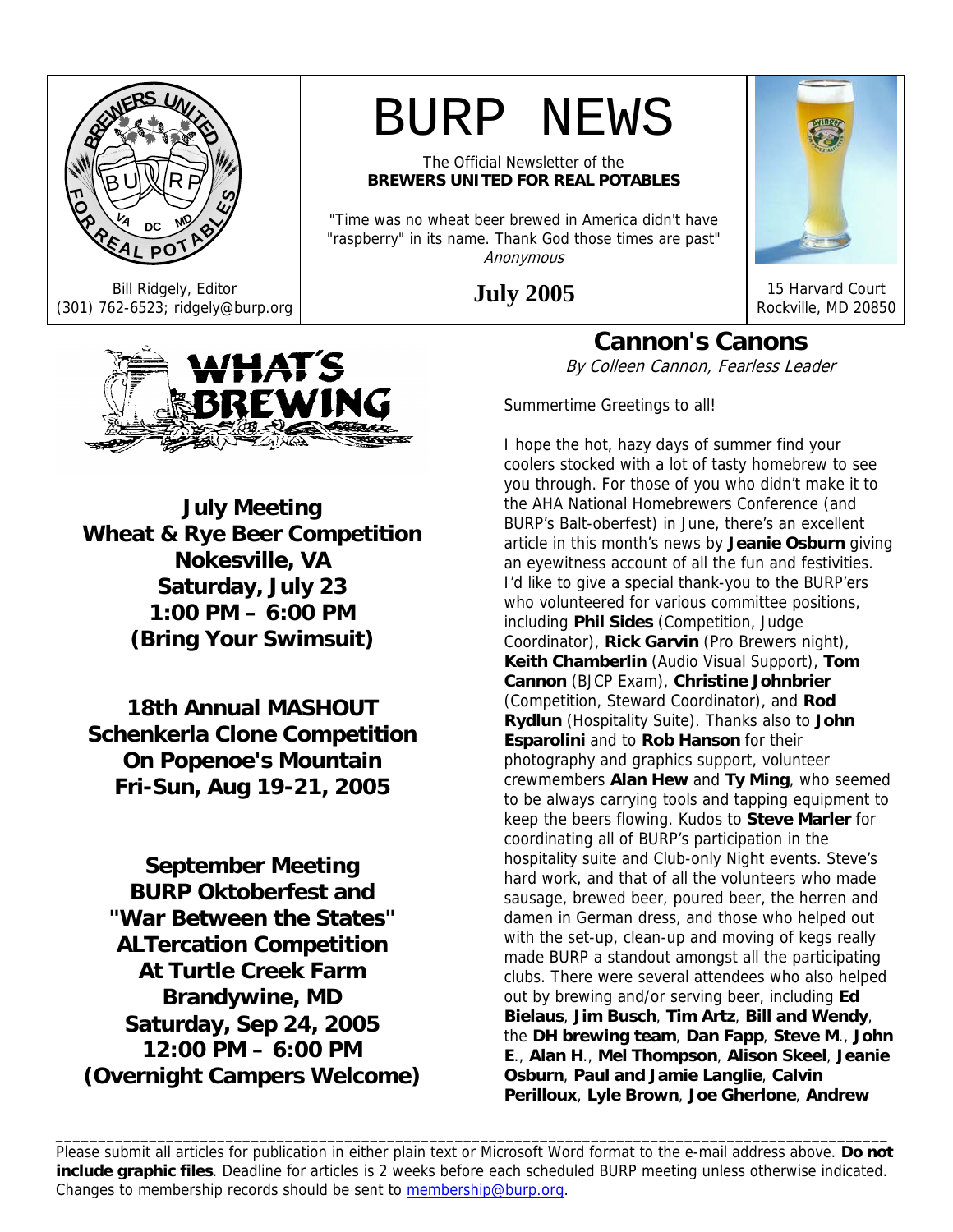**Jocuns**, **David Dericotte**, and **Tim Weil**. Thanks to all of you, most importantly, the brewers who donated kegs to the event, that's what it's really all about – the beer! Lastly, thanks to everyone who entered beers in the AHA National Competition in the name of BURP, and congratulations to all our first round winners, second round winners **Rick Garvin**, **Christine Johnbrier**, and **Tim Artz**, **Jay Adams**, and National Homebrewers of the Year, **Dave and Becky Pyle**! Whew! What a fun time it was at the banquet, claiming our "Best [Club-only Night] Homebrew Club" crab claw tap handle, and cheering on our local winners as the medals and BOS awards were handed out -- another succession of proud moments for BURP, showcasing what we do best: brewing and having fun!

Looking ahead, we have MASHOUT plans coming together very nicely, thanks to yet another committee of devoted BURPers, led as always, by MASHOUT meister **Bill Ridgely**. At the time of this printing, there are at least 60 people registered, so get your registration in and join the fun! I'm looking forward also to the BURP meeting and pool party at the home of **Bruce Bennett and Nancy Cosier**. Have fun, stay cool, and see you in the pool!

Colleen



# **Cellar Notes From The Two Drunk Monks**

By Bud Hensgen & Mark Hogenmiller, Co-Ministers of Culture

July brings us some hot weather, but nothing has been hotter than the results of the AHA National Homebrew Contest and Convention. Hats off to **Dave and Becky Pyle**, **Christine Lewis**, **Rick Garvin** & **Tim Artz**, and **Jay Adams** for placing in the finals.

**Light Lager and Pilsner** C**ompetition** 

Congratulations go out to all the brewers and judges who participated in the Light Lager and Pilsner Competition - BJCP Cat 1 & 2, held June 25. The winners are:

1st Place – **Andy Anderson**

2nd Place – **Andy Anderson**

3rd Place – **Lou King**

### **Competition Schedule**

**July -** Wheat and Rye Competition – BJCP Cat 15– Brewer of Year – 2 bottles **August -** Clone Beer Competition at Mashout - Schenkerla Clone **Septembeer –** ALTercation War Between the States (Alts and Kolsch) **Octobeer** – Baltic Porter - BJCP Cat 12C - Brewer of Year – 2 bottles **Novembeer** – Real Ale Fest – November 11<sup>th</sup> and  $12^{th}$ **Decembeer** – Holidays Beers (not for Brewer of the Year)– See this month's newsletter for details on the range of the theme. **January 2006**- American Ale and India Pale Ale - Cat 10 and 14 **February 2006** - Barley wines - Brewer of Year – 2 bottles

### **Brewer Of The Year Standings (Current Top Ten)**

| <b>Andy Anderson</b>    | 26 |
|-------------------------|----|
| <b>Mel Thompson</b>     | 20 |
| Ed Bielaus              | 14 |
| <b>Becky Pyle</b>       | 13 |
| Dave Pyle               | 12 |
| <b>Jay Adams</b>        | 11 |
| <b>Tom Cannon</b>       | 10 |
| <b>Keith Chamberlin</b> | 10 |
| <b>Bud Hensgen</b>      | 9  |
| <b>Mark Hogenmiller</b> | 9  |

### *? ? ? ? ? ? ? ?*  **RYDler**

Q. Get your beer at Ikea?

**? ? ? ? ? ? ? ?**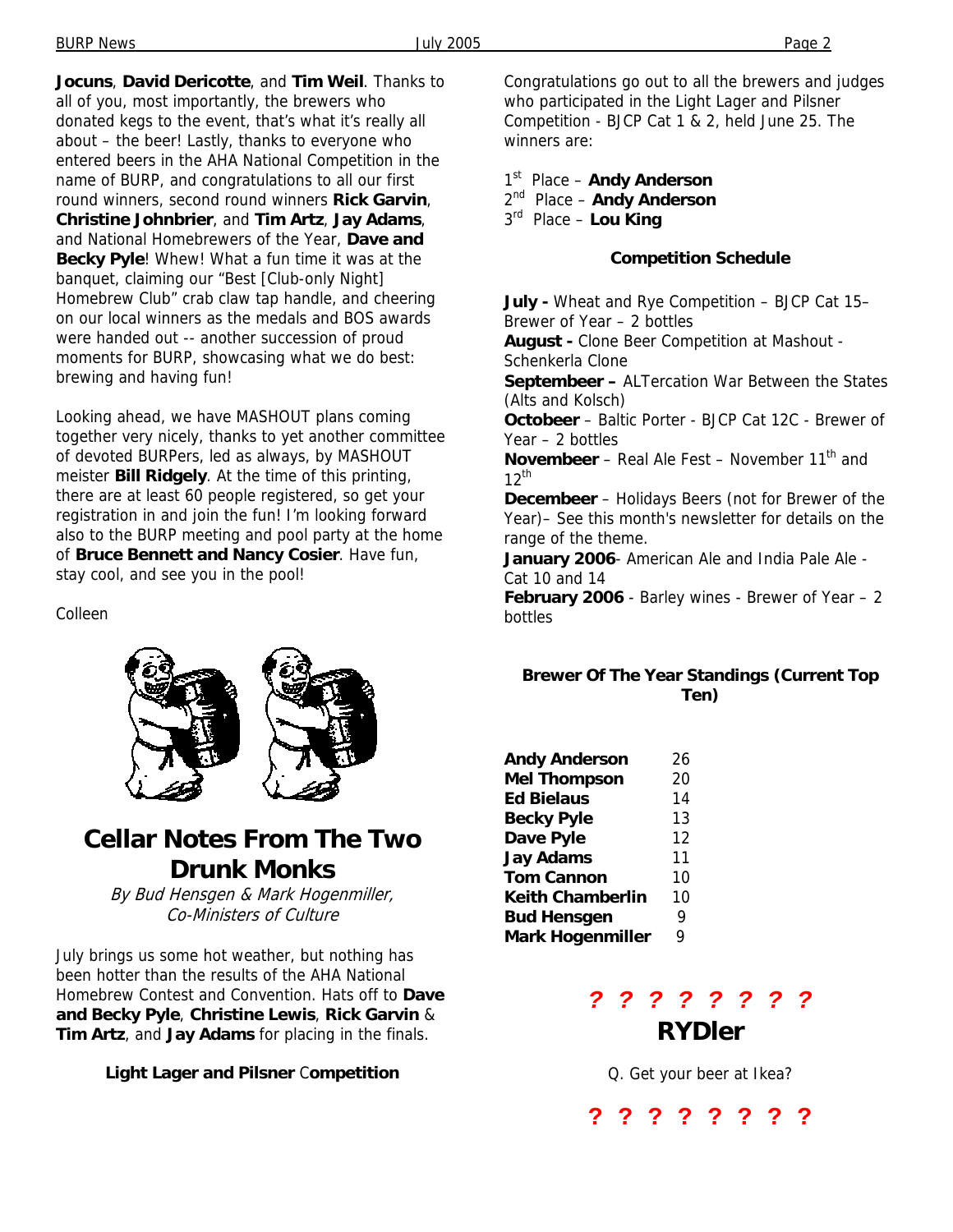# **Biére De Noel, Weihnachtsbier, and Other Holiday Beer Traditions from Around the World**

By Mark Hogenmiller, Co-Minister of Culture

"Some say why brew? I say weihnact?" **Colleen Cannon**, Fearless Leader – 3/10/2005

The brewing of Christmas beer is a tradition throughout Western Europe, Western California and Western Pennsylvania.The British have Christmas ales, the Germans have *weihnachtsbier*, the Belgians have kerstbier, the Norwegians have Juleoel and the French have *biére de Noel*. In doing research, I found that these beers fit in to one of two categories. **1.** A special beer offered by a brewery, almost always something darker and stronger than what is normally offered during the rest of the year. Some claim that offering these special brews is the brewery's way of saying thank you to loyal customers. **2.** A not so special or remarkable beer, repackaged with a different labeling or packaging, offered by a brewery to say thank you to loyal customers and make more money.

The intent of this article is too focus on some of the unique beers offered under the first category and provide inspiration for the BURP December 2005 Holiday Club Only Competition and Christmas Party. The original inspiration for this broad category competition came from a perception that all Xmas beers were English Old Ales with spices. We would like to dispel that perception, open up the competition, and expand our brewing horizons. Below, I provide some snippets to start you thinking about the beers to come for December, as you will notice most of these are strong beers that will benefit from some extended aging.

**Weihnachtsbier:** In Germany, many brewers make a strong, dark-brown, rich, long lagered Doppelbock, at around 7.0 to 8.0 per cent, for Christmas. Producers of wheat beers may offer a Weizenbock. This is a delicious style, combining the rich sweetness of dark malts with fruity spiciness imparted by wheatbeer yeasts, and the pepperiness of the alcohol.

**French biére de Noel:** French biére de Noel is consistent with the tendency of Christmas Ales to be darker, more full bodied, and higher in alcohol content. Some say *biére de Noel* is a long, important tradition while others have recently jumped on the bandwagon to capitalize on the notoriety; it is difficult to say what facts are and what is simply marketing at work.

In terms of flavor profile, biére de Noel has a fuller body and a rather pronounced malt character, usually of the Munich variety but often accented with small amounts of caramelized or crystal malts added to the mash for body and sweetness. Color is often enhanced by highly roasted malt; the palate is generally sweeter and fuller bodied than the typical biére de garde.

Adapted from Farmhouse Ales by **Phil Markowski** Batch Size: 5.00 gal Estimated OG: 1.076 SG Estimated Color: 14.1 SRM

Ingredients: Amount Item 10.00 lb Pilsner (2 Row) Bel (2.0 SRM) 3.00 lb Munich Malt (9.0 SRM) 1.00 lb CaraMunich III (55.0 SRM) 0.06 lb Black (Patent) Malt (500.0 SRM) Ale Strain Yeast at 66-68F, Secondary 2-3 weeks at 32-35F, 22-24 IBUs Brewers Gold or Fuggles

**Fantôme Noël - Belgian Kerstbier:** "A very dark and entirely unique holiday seasonal beer, at a whopping 10% alc. by volume. Reportedly spiced with honey, caramel, coriander, black pepper, and other secret ingredients. The alcohol content probably goes a long way toward explaining that very warm and satisfied feeling one finds on the very first sip. A rich, dark-flavored beer with lots of deep-roasted chocolate malt, but still fairly dry, with a hint of sourness at the core. It is very spicy, with some winter spruce flavor in the bargain. The wild yeast sourness also adds to its welcoming character."

For more inspiration check the list of over 100 Belgian winter and Christmas beers at the Kerstbierfestival website at http://www.ober.be/eng/kerst\_eng.htm

**Anchor Brewing Christmas Ale:** "Every year since 1975, the brewers at Anchor have brewed a distinctive and unique Christmas Ale, which is available from early November to mid-January. The Ale's recipe is different every year—as is the tree on the label—but the intent with which we offer it remains the same: joy and celebration of the newness of life. In ancient times, trees symbolized the winter solstice, when the earth with its season appears born anew." I say "you're welcome" every year to **Fritz**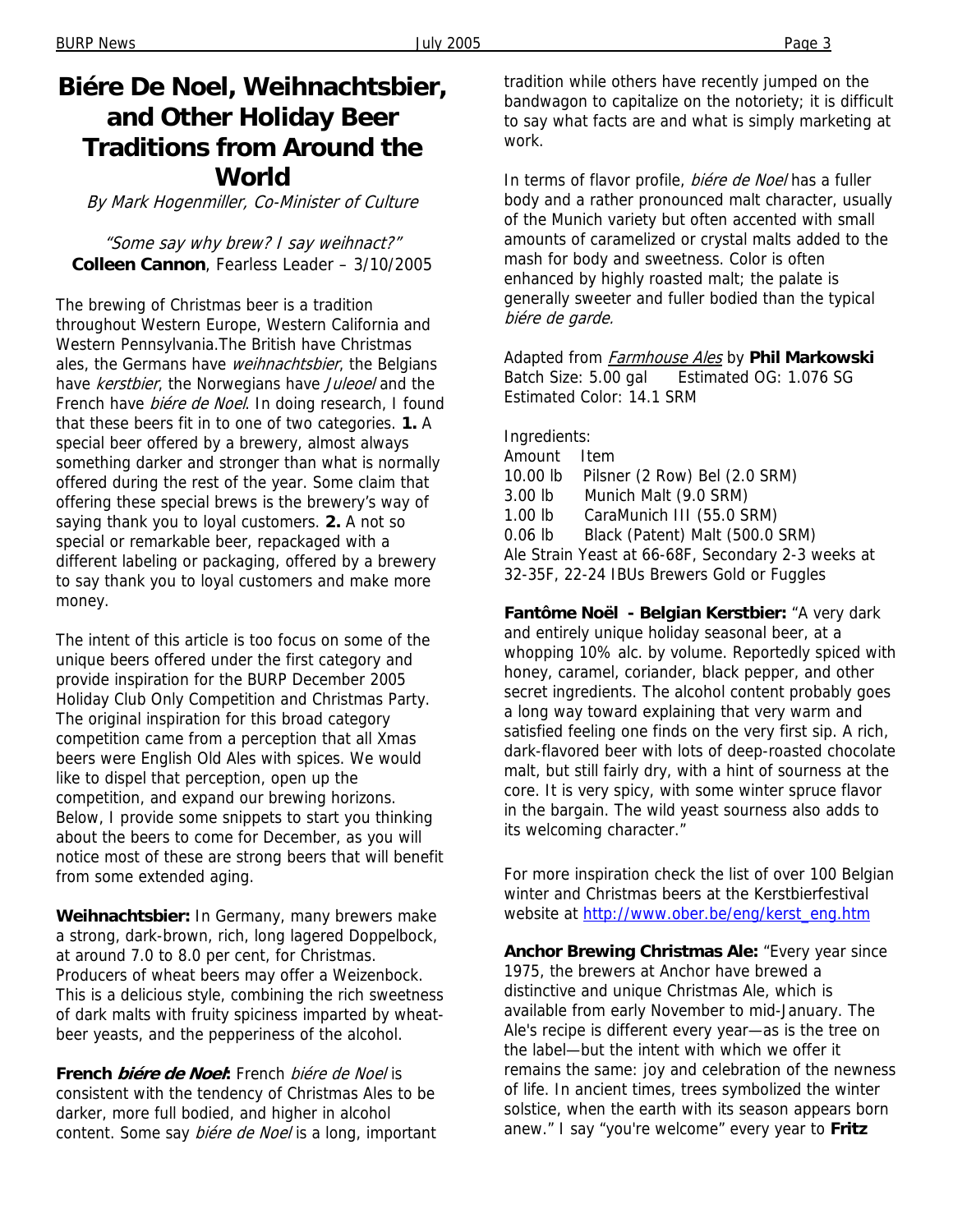**Maytag** when he gives us his gift from Anchor Brewing.

**Norwegian Juleoel:** Vikings quaffed it from the horns of their helmets. Norway's first Christians worshipped its warm amber glow. And a thousand years later, the country's love affair with Christmas beer is undiminished. Closely linked to the pagan holiday Jol which marked the winter solstice, beer was, in times gone by, drunk to honor the Norse gods. Local mythology has it that Odin himself, the almighty god of war and poetry, gave mortals the recipe for beer.

The recipe is meanwhile a fiercely guarded secret, and differs from other beers by the types and amount of malts used, the addition of caramel malt which gives it its special warm amber tinge, and its fermentation period. It is richer in body than regular beer, and is usually stronger.

**Samichlaus:** If you look hard as Christmas approaches, you might just find a rare bottle of Samichlaus ("Santa Claus" in Swiss German). Traditionally, this immensely strong (14 per cent alcohol by volume) rich, darkish, lager was brewed each year on St Nicholas' Day, December 6. It matured for the best part of 12 months, gaining strength in the lagering tank, and was released on the same date of the following year, with a vintage date. Of the world's super-strong lagers, Samichlaus may be the most complex and satisfying. It had a reddish chestnut color; a brandyish aroma; a firm, oily, body; creamy and cherryish flavors; and a warming, spicy, peppery, finish. The beer originally made by Hürlimann, of Switzerland, was withdrawn when the same country's Feldschlösschen acquired that brewery. Now, Feldschlösschen has reached an agreement with the Eggenberg Castle brewery, of Austria, to brew Santa Claus.



**Western Pennsylvania:** For those not familiar with Olde Frothingslosh (the one with a picture of **Bill Newman** in drag on the Can), this beer clearly fits in Category 2. In 1954, Pittsburgh disc jockey **Rege Cordic** created a series of zany commercials for the fictitious beer, Olde Frothingslosh, "a whale of an ale for the pale stale male." Pittsburgh Brewing Co. celebrated the gag by putting Olde Frothingslosh labels on 500 cases of Iron City Beer bottles for friends of the company for Christmas. The next year, Olde Frothingslosh had new labels for Christmas and was sold to the public for the first time. The Christmas issue became a popular tradition, and over time, distribution ranged well beyond Pittsburgh. The beer was advertised as "so light, the foam's on the bottom" and as "brewed from hippity-hops on the banks of the Upper Crudney in Lower Slobbovia." It debuted in cans in 1968 with the introduction of **Fatima Yechburg**, a 300-pound go-go dancer who became Miss Frothingslosh, and was sold for decades. It was recently revived in January 2005 by the Pittsburgh Brewing Co.



## **Maiden Voyage to the AHA Conference**

By Jeanie Osburn Photos by John Esparolini

A couple of firsts … first time I've ever ridden solo on an overnight bicycle ride, and the first time I've ever attended the AHA annual National Homebrewer's Conference. The conference this year was held June 16-18 in one of Frommer's 10 top-rated tourist destinations in the world, our beloved, beer-loversparadise, Baltimore. Upon arriving at the Conference hotel, I made a beeline for the registration and saw **Alan Hew** who pointed me to good lunch prospects. At the registration desk, to my delight and dismay, I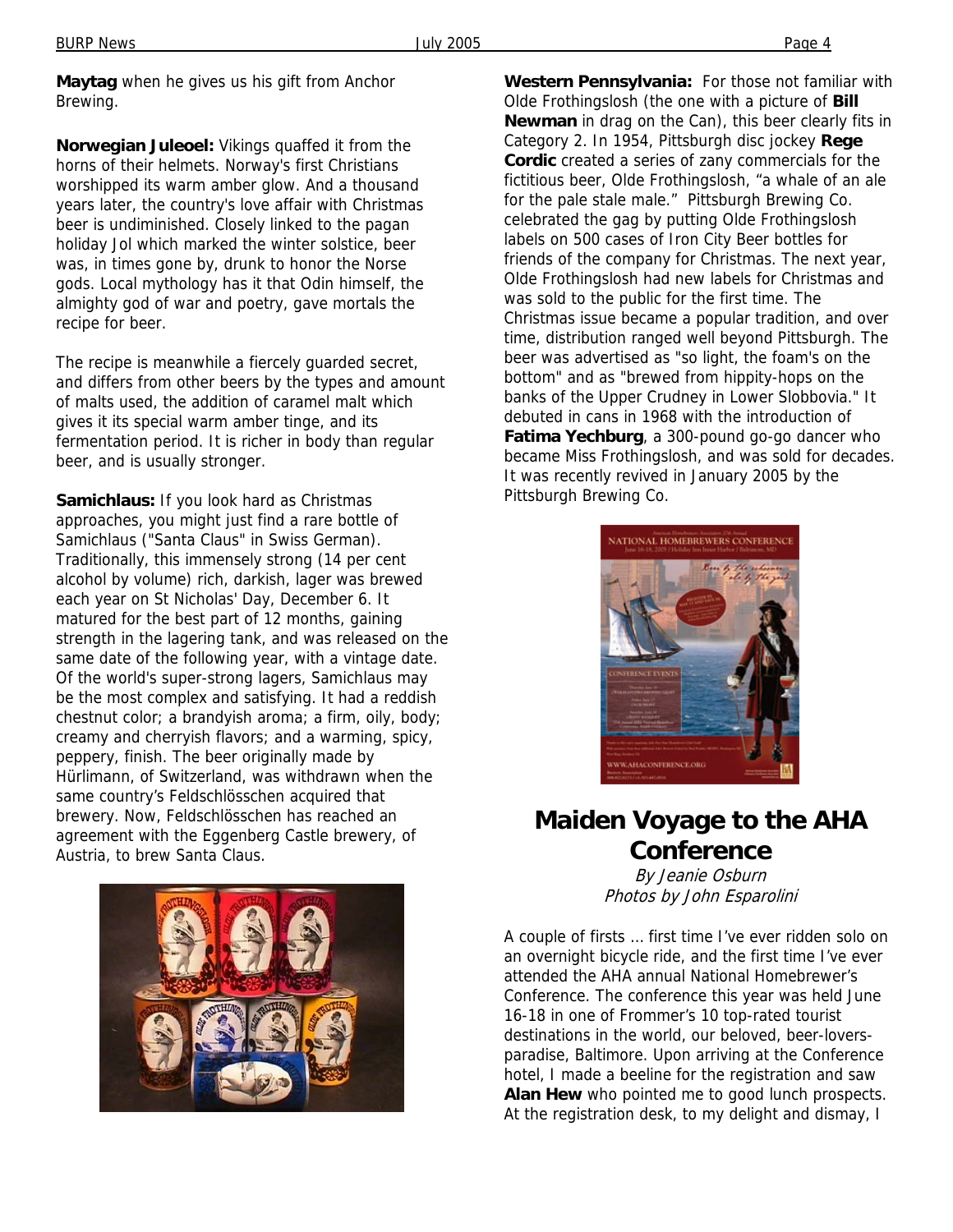was handed a 6-pack carton with 3 bottles of specially brewed Rogue beers, a little bottle of priming solution, a crab mallet, name tag, and meal tickets. With all the beer (the equivalent of over 19,000 12-oz bottles for 840 registrants over 3 days), I wasn't going to have the time or the liver to drink the 3 beers in the registration pack before my return voyage, so I was just going to have extra momentum going down the rollers on the ride back to the College Park Metro.

From the registration desk, I went up to the hospitality suite where I was greeted by Northern Brewer and a jockey box of beers (including an oatmeal stout) plus an array of all sorts of brewing gear to tempt those greenbacks out of my wallet. A club from my once-upon-a-time home of Cincinnati was staffing the hospitality beer stations, so I grabbed a beer and continued to check out what was cool. There were party pigs, a guy from North Carolina producing hop plugs, wooden barrels of various sizes, Breiss Malt, Cooper's Malt extract, and an assortment of other beer gear. In the back of the suite was Beer, Beer, and More Beer with a couple of very tempting brewing systems. Omigosh. Their fancy 20-gal system was amazing. Talk about envy! I had to scrape off the drool of lusting home brewers to get a good look at that stainless steel sculpture with all it's temperature controls, pump controls, widgets, gadgets, and easy empty mash tun. For a little over 4 Grand you, too, could be the proud parent of this deluxe brewing system.

The conference has four main attractions; the hospitality suite which runs continuously from 9AM - 3AM Thursday - Saturday, the series of talks, the competition, and the events (Pro Brewer's night, Club night, and the gala finale reception). I just described the hospitality suite, the competition had over 4,000 entries in all 29 BJCP categories and kept several BURPers sequestered in judging for days, so I'll go through some of the talks I attended and my impressions of the events in the rest of this article.



The opening toast by **Paul Gatza** initiated the 27<sup>th</sup> annual AHA National Homebrewers Conference and started my 3-day carbo-loading in preparation for the ride back to DC. Many good sessions including topics such as yeast types and flocculation, enviro-brewing, dry hopping, decoction mashing, malt extract brewing, brewing historical/prehistoric beers, other malt beverages (think whisk(e)y), farmhouse ales, water chemistry and more).



**Vinnie Cilurzo** from Russian River (the west coast Italian hop-head brewer) shared experiences in dry hopping and suggested at Russian River they saw best results from incremental small additions (¼ oz for 5 gal) as opposed to adding a full oz for a month. The small hop additions were spaced about a week apart, and the spent hops were removed before each subsequent addition. We tasted Pliny the Elder and Pliny the Younger with the kid having the benefit of Vinnie's multiple dry-hoppings. Quite a bit of work for brewers who don't have the luxury of a conical fermentor to take out the spent hops. There is clearly good-natured rivalry between the right and left coasts as evidenced by Vinnie's remarks about **Sam Calagione's** dry-hopping method called the Randall. Of Sam's brainchild, Vinnie said, "Randall is Pliny's bitch".

**Chris O'Brien's** thesis in his talk about how to be a beer activist was that home brewing is much more eco-friendly than drinking from big industrial breweries. He also said that the beer industry is fortunate in that the waste products from brewing are so easily used as ingredients for other products. The biggest waste products from brewing are water and spent grain. Chris cited a craft brewery in Africa that uses just 4 gallons of water to produce 1 gallon of beer (most breweries use 5 or more gallons of water for every gallon of beer). The African brewery is colocated in the desert with an orchard. The "waste" water from the brewery is used to irrigate an orchard, spent grains feed pigs and chickens and are added to compost with the animal waste for fertilizer for the orchard and gardens…. He challenged the audience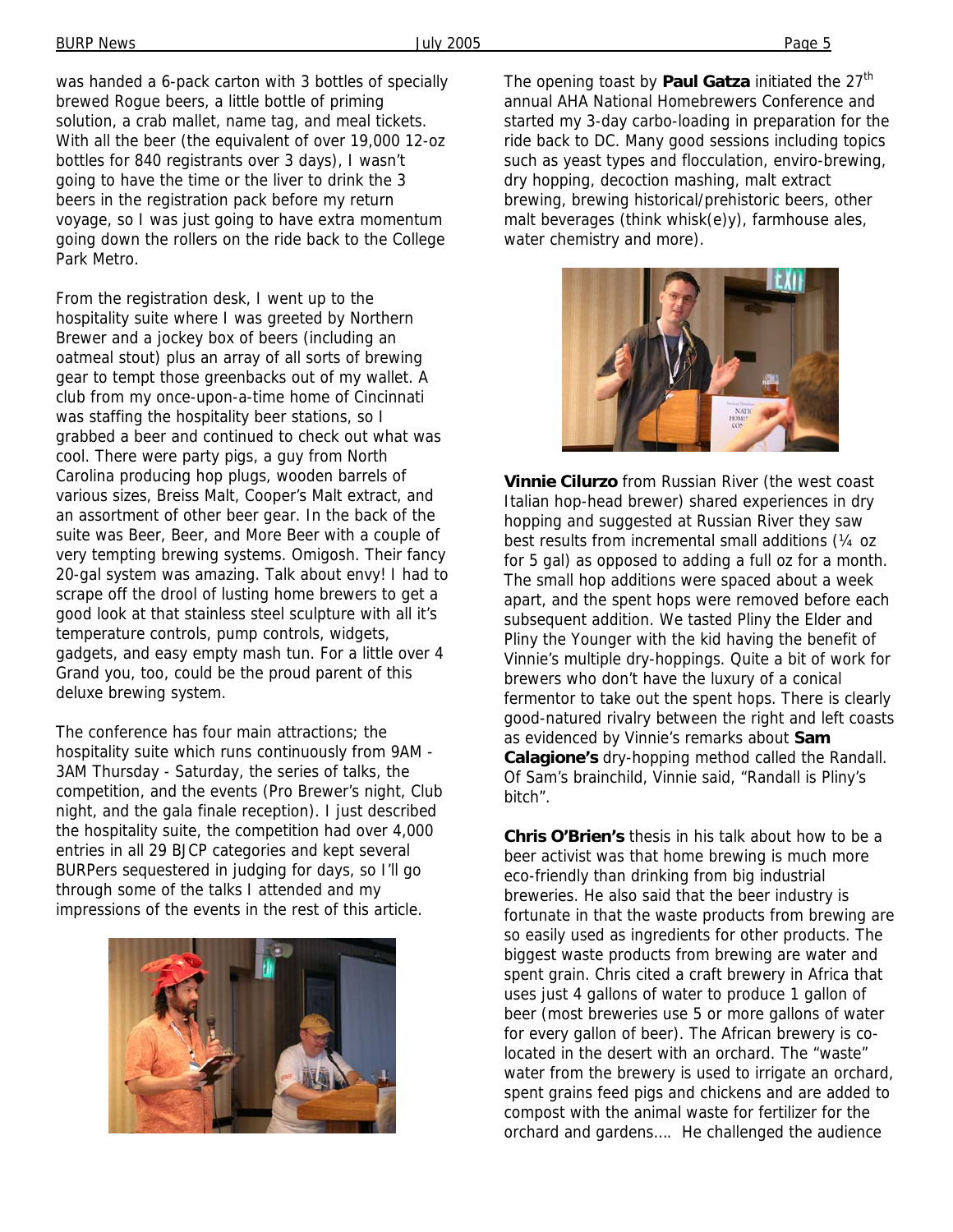to think of ways to reuse wastewater and grain from our brew processes. Obvious things such as catching the water from an immersion cooler to use for later clean-up and composting spent grain were suggested along with less common use of mulching with spent grain and watering the garden, flushing the toilet, and doing laundry with immersion cooler waste water. Chris also gave a slide show of the brewers in Ethiopia. They're women in their villages, and they make a bit of spending money selling beer to neighbors. When the beer is on, they signify it by a can upside down on a stick in the ground in front of the home. "Ma's got brew" is the message.

**Frank Clark**, who researches and demonstrates 18<sup>th</sup> century brews and brewing techniques at Colonial Williamsburg, explained the difficulties in getting good info and authentic ingredients for brewing an 18<sup>th</sup> century porter. Back in the day, people didn't write down recipes. At best, they listed ingredients with no quantities and no directions on what they did with the ingredients; they just knew how they made beer or how their mothers had made beer. Frank said he brews just as they would have in the  $18<sup>th</sup>$  century and showed pictures of his copper boil pot hanging on a swiveling iron hook over a fireplace (the swivel is good for controlling boil-over). When asked how he cooled the wort, he admitted he cheats and uses modern technology (running water through an immersion chiller) as opposed to the lead-lined cool ships of yesteryear. Given that he and the folks at Colonial Williamsburg drink the resulting product, it's a good thing he's not a slave to authenticity.

One of the more memorable moments came at the end of **Neva Parker's** talk about brewing with brettanomyces. In attempts to brew with only brett, he found you have to have a tremendous pitching rate because of brett's relatively slow growth rate. He brought 2 tubes of an all-brett culture he'd prepared and passed them around the room for all to sniff. When the talk was done and the vials of brett had been returned to Neva, he asked for a volunteer from the audience. **Andy Mathews** was eager to volunteer, and as he stood by Neva, Neva poured the brett cultures into two glasses and said, "OK, on the count of 3, we're going to chug these. 1-2-3". They both looked at each other, and down the hatch. From Andy's expression, I don't think he enjoyed the brett as much as Neva did, but he didn't spit it out.

In a "for geeks only" session, **Kevin Kutskill**, all dressed in lederhosen, went into great detail on decoction mashing. He brought samples of 4 beers he'd brewed with the same ingredients; one with regular brewing techniques, one using a decoction followed by a sparge, another with decoction and no sparge, and a 4th with a pressure cooker decoction. Decocting darkens the brew a bit, smoothes it a bit, but as Kevin said, the difference is for those looking for that little extra edge in brewing either for personal taste or for competitions. Kevin used graphs and charts to show when and how long to decoct, and it was painfully clear from the graphs that decocting properly adds about 6 hours to the brew day. Good thing I work for the government, and my beer is good enough for government palettes, because I really don't care to add 6 hours to my brew day.

Another geek talk was by BURP's own **A. J. DeLange** who explained water chemistry in excruciating detail, giving background in moles, equivalents, definitions of acids, bases, pH, pK, pOH, explaining equilibrium and how  $Ca^{2+}$  and PO<sub>4</sub><sup>3</sup> ions contribute to acidification of the mash, and that the target pH for mashing is between 5.2 and 5.6. He also explained how the addition of malted grains, particularly the darker malts, lowers the pH of water and that for most tap water, the grain addition puts the mash in the range of 5.2 - 5.6. After all the explanations, **Steve Marler**  later remarked that the quote attributed to Ben Franklin adequately explains the miracle of beer, "Beer is proof that God loves us and wants us to be happy."

**Bev Blackwood**, adorned in a Scottish kilt, and **Jeff Renner** gave a tag-team talk and sampling of 6 different whiskies. Bev described the process of brewing and distilling Scotch whisky, and Jeff explained the ingredients and process in making Bourbon whiskey. Both backed up their discussion with slides of distilleries and the stills and mash tuns at several Scottish and American distilleries. The Scotts use malted barley in much the same process as home brewers (no hops) and distill the fermented wort. The malt is often smoked using peat to create a unique, earthy flavor. One distillery whose smoking process yields an extremely strong peat flavor is Ardbeg. I didn't care much for it. The peat was so strong that I tasted hints of chloroseptic. I'd certainly rather down a shot of Ardbeg for a sore throat than a spritz with chloroseptic, though! The yummilicious Glengoyne sans peat smoking was my favorite of the whiskies. Jeff explained that unlike Scotch whisky, the grain bill for Bourbon whiskey includes barley, corn, and rye, though there are a couple of notable distilleries that substitute wheat for rye. At least 51% of the grain bill for Bourbon is corn. Wheat gives a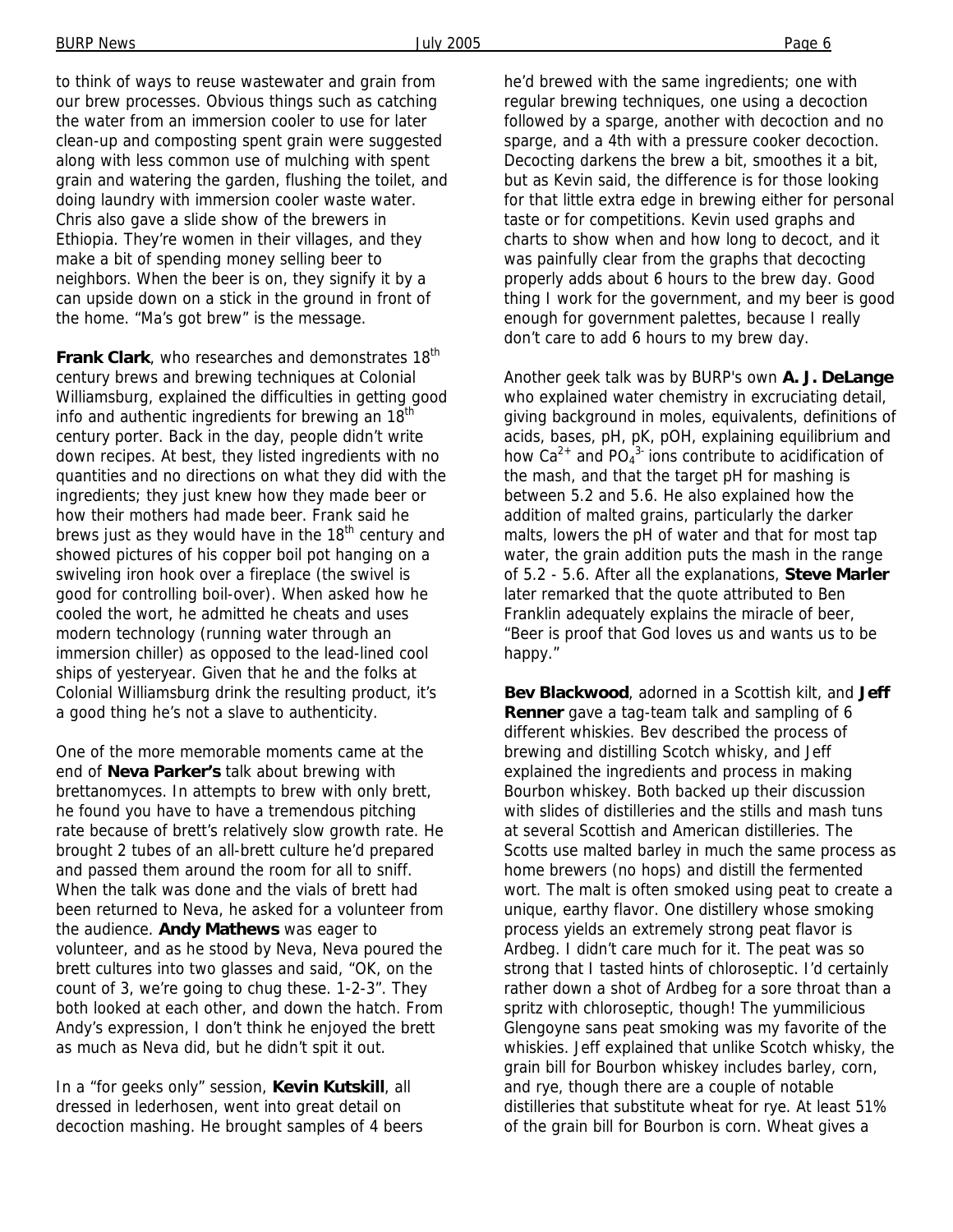sweeter, less sharp flavor and is quite lovely. The most well known of the Bourbons made with wheat is Maker's Mark, though the sample Jeff brought was a 10-year-old Old Rip Vanwinkle, and it was delicious. Apparently, the folks at Maker's Mark a couple of generations back got the recipe for their whiskey from the folks at the Old Rip Vanwinkle distillery, and I quite like both versions. By law, Bourbon must be aged in new oak. It must be aged at least 2 years and must be marked with the age of the whiskey if it's been aged less than 4 years. Aging smoothes the whiskey and brings out the vanilla flavors of the oak. The angels charge rent on the barrels, though, and aging for 20 years costs about 50% of the volume of the whiskey for the angels' share. Jeff also brought a 12 year-old Elijah Craig Bourbon which went down mighty easy.

The keynote speaker was one of my favorite speakers, **Sam Calagione**, from Dogfish Head Brewery in Rehobeth, Deleware. If you haven't heard Sam speak, you are missing a laugh riot, and I strongly recommend going to a tasting at **Dave Alexander's** RFD when Sam is featured. Sam recently published a book entitled "Brewing up a Business" in which he, in his inimitable style, chronicles his experiences of starting his brewery from a homebrew sized system where he brewed 6 times a day, battles with the mirthless ATF agents, and much more. He read a couple of stories from his book and showed a video he'd produced to "fight ridiculous propaganda with ridiculous propaganda". The video is an effort to combat MADD's newfound neo-prohibitionist agenda, and shows a TV reporter interviewing 3 different hop-crazed dudes. Funny, ridiculous scenes are separated by black and white written descriptions of how MADD has been usurped by neo-prohibitionists who produce and air TV ads that demonize drinking by equating alcohol with narcotics. Sam's on a mission. Go Sam, go!

Sam also gave a special lunchtime tasting in which he explained how he'd gotten into brewing ancient beers including the funeral brew of King Midas, and an even older brew from China using hawthorn berries. Apparently, a professor of microbiological archaeology at the University of Pennsylvania and his group had discovered Midas's tomb. The remains of "the original home brewers hootenanny" were still intact, and from the deposits and sludge in the crocks, he was able to determine the ingredients in the brew and the food. The good professor wanted to recreate the feast, so he contacted **Michael Jackson** to find a brewer who could/would brew Midas' farewell swill. And of course,

Jackson told him about the nutcase brewer right up the road from him in Rehobeth, Delaware. Thus was born a collaboration between an Ivy League professor and a rappin' poet, hop crazed brewer. Sam's never at a loss for hysterical stories, and after over an hour of non-stop madcap, I thought I was going to feel like I'd done a thousand sit-ups from laughing so hard.

In addition to the more serious aspects such as the talks, there were free-for-all events and the hospitality suite that require enormous discipline and restraint to avoid feeling like the inside of a very dirty bird cage the next day. The three primary events (all with FREE BEER) included Pro-brewers night, Club night, and the grand finale awards banquet.

BURP had hospitality suite hosting duties (read that "provide and pour lots of homebrew") for 3 separate 2-2 ½ hour stints. I was on the 3:30 - 6:00PM shift on Thursday with **Mel Thompson**, **Bill Ridgely**, **Pat & Janet Crowe**, **Tom & Colleen Cannon**, **Mike Horkan**, **Andrew Jocuns**, **Paul Langlie**, and **Dave Derricotte**. We had about eight 5-gal kegs including a keg of **John Esparolini's** Berliner Weisse. Boy, was that a hot ticket! Mel kept pushing his delicious strong golden Belgian, but the crowd wanted the Berliner Weisse, and we floated that keg in about an hour. Way to go, John. We're looking forward to a repeat performance at MASHOUT.

Talk about a kid in a candy store! Both Pro-Brewer's night and Club night provided enough "candy" to give many a participant a tummy ache. All of the brewers had great beers on tap at Thursday's Pro Brewer's night. The hotel ran a bit short on food and plates, but with about double the expected crowd, that wasn't too surprising. And this is where I get shaky, because I was doing more quaffing than I was note taking. I felt sorry for **Wendy Aaronson**, who had to go to work the next day. Glad I took vacation. Keep drinking water and ask for just a splash, and you just might get up the next day without a hangover.

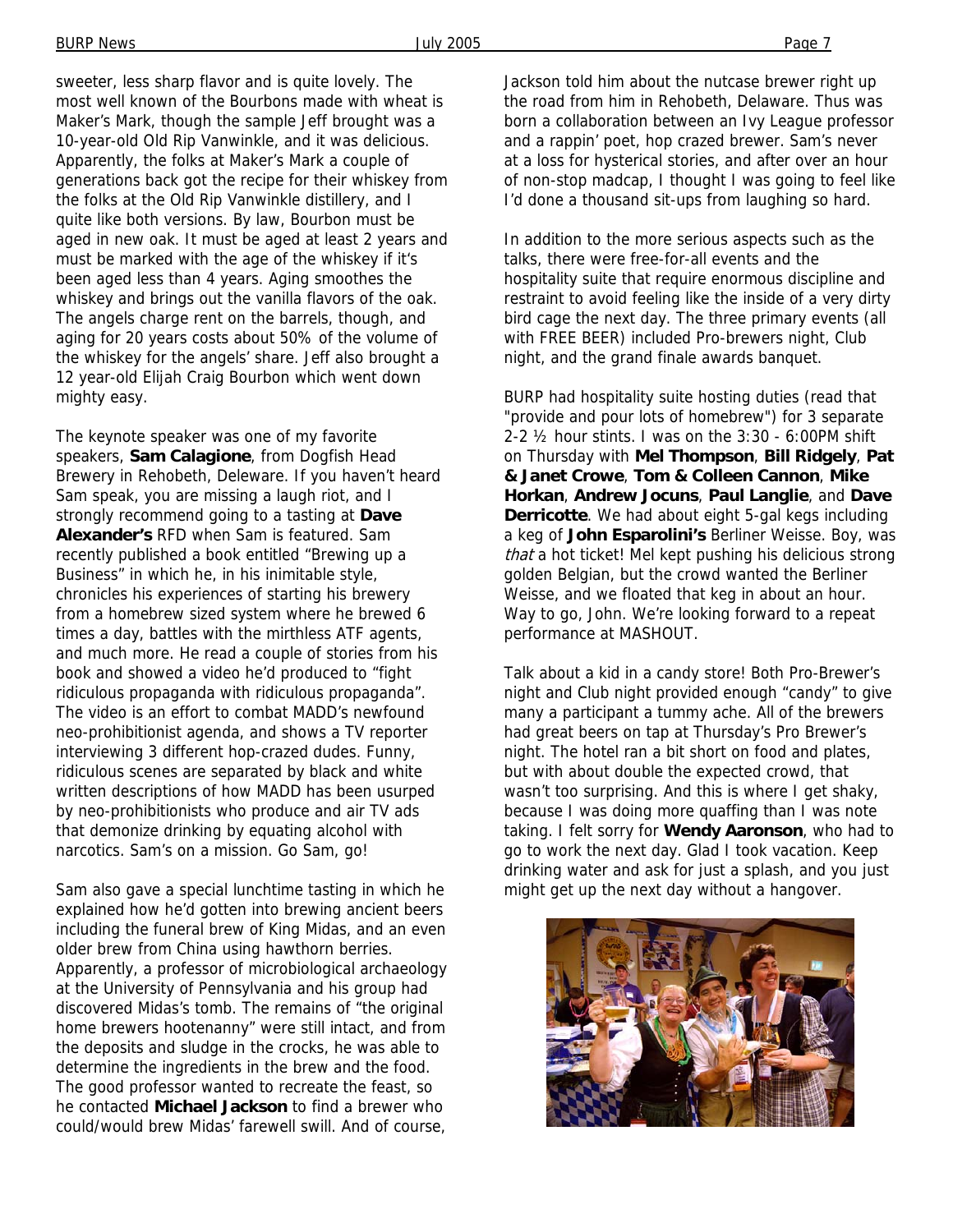Club night was a huge hit, and with **Steve Marler's** excellent planning, BURP's terrific beer, and homemade sausages, the club's "Baltoberfest" booth was voted Best Booth, which carried a prize of a crab claw brew tap. The ant hill of activity in setting up the booth was fun, and the BURP crew was very organized; a group handled setting up the beers, others handled grilling the homemade brats and tearing the buns, while another group worked on the booth itself. Quite the well-oiled machine. Because space in the hall was limited, several clubs shared a table. It made for tight quarters and necessitated several forays to the outside for some cooler fresh air, but the camaraderie was fabulous. One club did a terrific experiment dispensing the same beer through four Randalls each with a different hop variety; amarillo, simcoe, fuggles, and hallertau. It was a great way to get a taste of different hops. I'm quite fond of the amarillo hops myself, with its peachy/mango overtones. The club from Hawaii brought a guava mead, there was a lovely spruce beer from a club north of Baltimore, one club brewed a zeus hops beer, and there were many fine lagers, IPA's, a cask-conditioned stout, and brews to match the movies of the famous Baltimore director **John Waters**. No worries about getting enough to eat on Club Night! So much food; so many beers; so little space and time.



For the banquet, everyone lined up about 45 min before the doors opened (oops, small glitch in the program), but we had a good time all the same as someone circulated with a keg, and we yacked and had a good ol' time. What a feast! Plenty-o-free-beer, prime rib, salad, and dessert of cheesecake. We S L O W L Y went through all 29 beer styles for the bronze, silver and gold winners to go to the stage and genuflect before the master (**Charlie Papazian**). And BURPers did the club proud. **Dave and Becky Pyle** won the gold for sour ale AND the prize of all prizes, Homebrewer(s) of the Year. Way to GO, Dave and Becky! **Christine Johnbrier, Rick Garvin, and Tim Artz** (listed as **Tom Artz**) won a bronze for their Specialty Kellerbier, and as previously mentioned, BURP won best booth at Club Night. About 30 BURPers took the stage to accept the award and sang the BURP doxology, "Ein Prosit," and were about to regale the audience with yet another tune when we were summarily invited to leave the stage. After plenty of beer at the reception, we all retired to the hospitality suite to finish off the over 4 thousand entries in the competition (as if….), drink more from whatever club was hosting, and finally stumble back to our rooms for a groggy night's sleep.

There's nothing like a good bicycle ride to sweat out a hangover. Good thing I'd had all those carbs!

# **MASHOUT 2005 Update**

By Bill Ridgely, MASHOUT Coordinator

Just a reminder that the **M**id-**A**tlantic **S**tates **H**omebrewers Camp**OUT**, better known as **MASHOUT**, is coming to Popenoe Mountain once again in August. The dates are Friday, Aug 19 through Sunday, Aug 21. Lots of fun events are in store, including the traditional barbecue dinner on Saturday (You will be asked only to contribute an appetizer, soup, salad, side dish, or dessert), and pancake breakfast on Sunday morning. Regional beers will also be featured along with homebrew. A number of great breweries from throughout the Mid-Atlantic region have already agreed to support the event with beer contributions. However, the emphasis is always on homebrew, and we hope you'll bring a keg or case of your best to share with 200 of your best friends on the mountaintop.

Here's a quick rundown on the latest MASHOUT news:

**Band** - Once again, a great live band will be featured on Friday evening, Aug 19. Western Maryland's most popular blues combo, the Channel Cats will be performing from 8:00 PM until midnight. This 5 member group has played throughout the area both in solo shows and blues festivals and has jammed with some of the big names in the business. A number of people requested the blues on the MASHOUT survey, so we hope everyone brings their dancing shoes for this great evening of live music. To read more about the band, visit their website at http://channelcatsbluesband.20m.com/.

**Check-In** – BURPers **Bob & Kathleen Warriner**, (who were married at MASHOUT several years ago)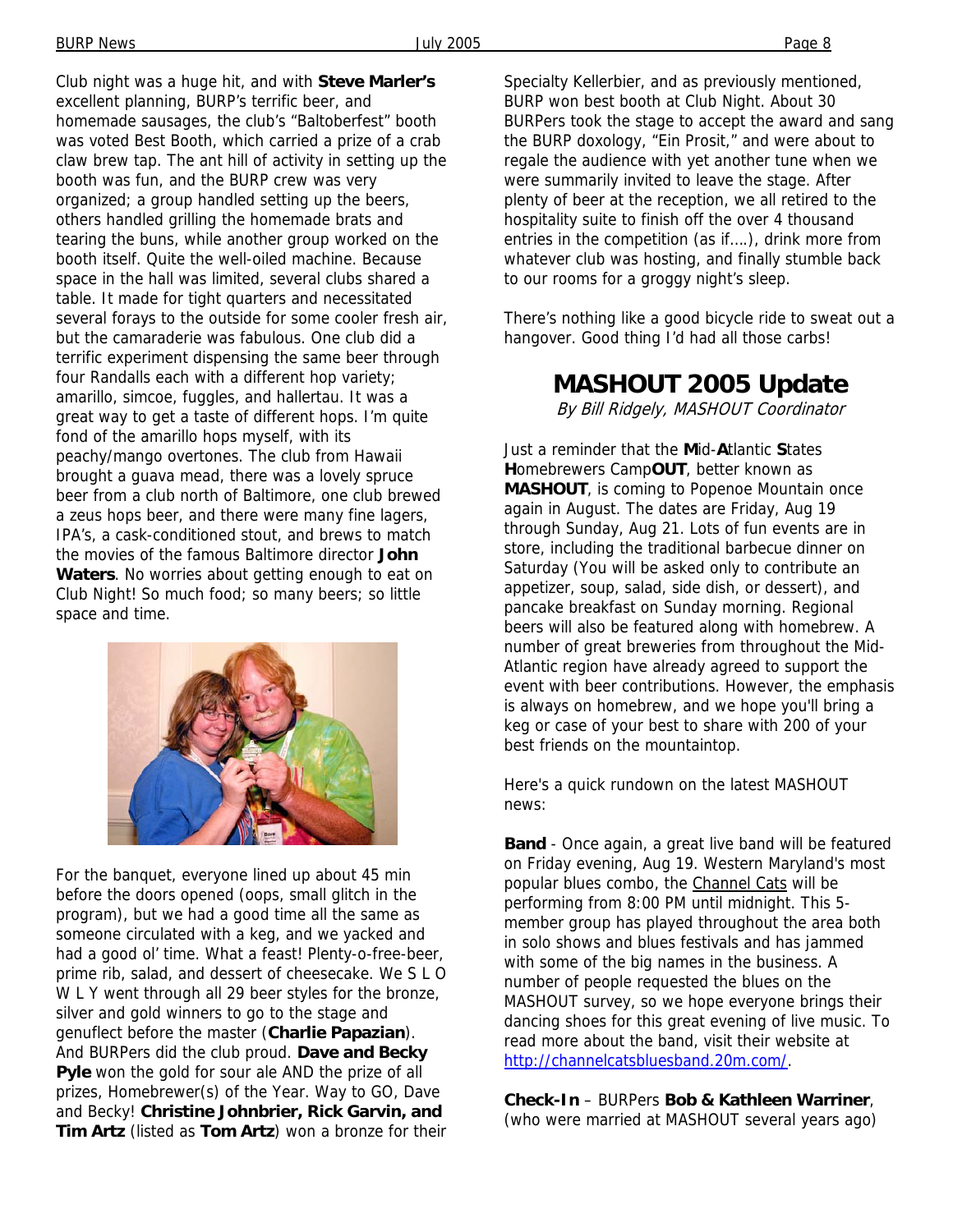have offered to coordinate the check-in station at this year's event. They will need volunteers to man the table and check-in new arrivals. If you are willing to contribute an hour or two to this important task, please contact Bob & Kathleen at bkwarriner@aol.com or phone 301-588-3037. A keg of beer will be provided as an incentive for all those who contribute their time.

**Ice** – Arrangements are once again being made for ice delivery twice daily directly to the MASHOUT site. Both block and cube ice will be available at very reasonable prices (\$1.00 for either a 6 lb bag of cubes or a 10 lb block) starting on Friday, Aug 19.

**Homebrew Competition** – MASHOUT will once again feature a homebrew competition open to all attendees. The theme this year will be clone beer, and the beer to be cloned is Aecht Schenkerla Rauchbier. Details on the competition can be found on the MASHOUT website (see below).

**Pre-MASHOUT Work Weekend** – Volunteers are needed for preparation of the MASHOUT site on the weekend of Jul 30-31. Work will include spreading fresh gravel on the driveway to repair damage from last year's extensive rains. Other activities will include tearing down the old outhouse on the property to restock the woodpile for the MASHOUT campfire. The annual work weekend is taking on the aspects of a mini-MASHOUT. If you are willing to join in, please contact the MASHOUT coordinator.

Full details on MASHOUT, including a downloadable registration form, can be found on the BURP website at http://burp.org/. Just click on the MASHOUT link. The "Frequently Asked Questions" section will be updated as new information becomes available. BURPers without web access can contact the MASHOUT coordinator for a paper copy.

The fee schedule for MASHOUT is:

1) Individual (13 years and above) - \$25.00 (All individuals under 21 years of age must be accompanied by an adult) 2) Adult Couple - \$45.00 3) Child (2 – 12 years) - \$15.00 4) Child Under 2 years – Free

If you do not have Internet access, please contact the MASHOUT Coordinator (info below), and a paper copy of the registration form will be mailed to you.

I will also have MASHOUT registration forms available at the July BURP meeting. Please sign up at your earliest convenience because there is a limit of 200 people for the event (and last year's MASHOUT was a sellout).

I hope to see all of you at MASHOUT 2005, the best outdoor homebrewer gathering in the nation!

**Bill Ridgely**, ridgely@burp.org, 301-762-6523.

### **? ? ? ? ? ? ? ?**

## **Answer to July RYDler:**

A. Ikea's food markets division currently sells produce at between 30% to 40% below market price. Ikea's plan to offer mainly Swedish delicacies, such as rollmop herring and smoked elk sausage, appeals to a body of consumers looking for more specialty offerings (such as craft beer?).

### **? ? ? ? ? ? ? ?**

## **BURP 10 and 20 Years Ago**

Compiled By Bill Ridgely

#### **20 Years Ago, July 1985**

The July club meeting was held at the home of your humble compiler in Springfield, VA. The main item on the agenda was discussion of and preparation for the upcoming 2nd Mid-Atlantic States Homebrew Conference (MASH II) to be held at the Dupont Plaza Hotel downtown on Sep 21. BURP's "Dr Brew" **Phil Angerhofer** presented the first of a multi-lesson series on beer judging required for all BURPers who wished to judge at the conference competition (Of course, there was no BJCP in existence at this time). Several speakers were announced for the conference, including **Charlie Papazian** of the American Homebrewers Assn, **Fred Eckhardt** of the American Brewing Information Service, and **Dr George Fix**, member of the Master Brewers Association. Cost of the one-day conference was set at \$30 prepaid, \$35 at the door, and \$100 for a prepaid group of four. A "Beds for Brewers" program was also discussed for those out-of-towners who preferred not to stay at the hotel.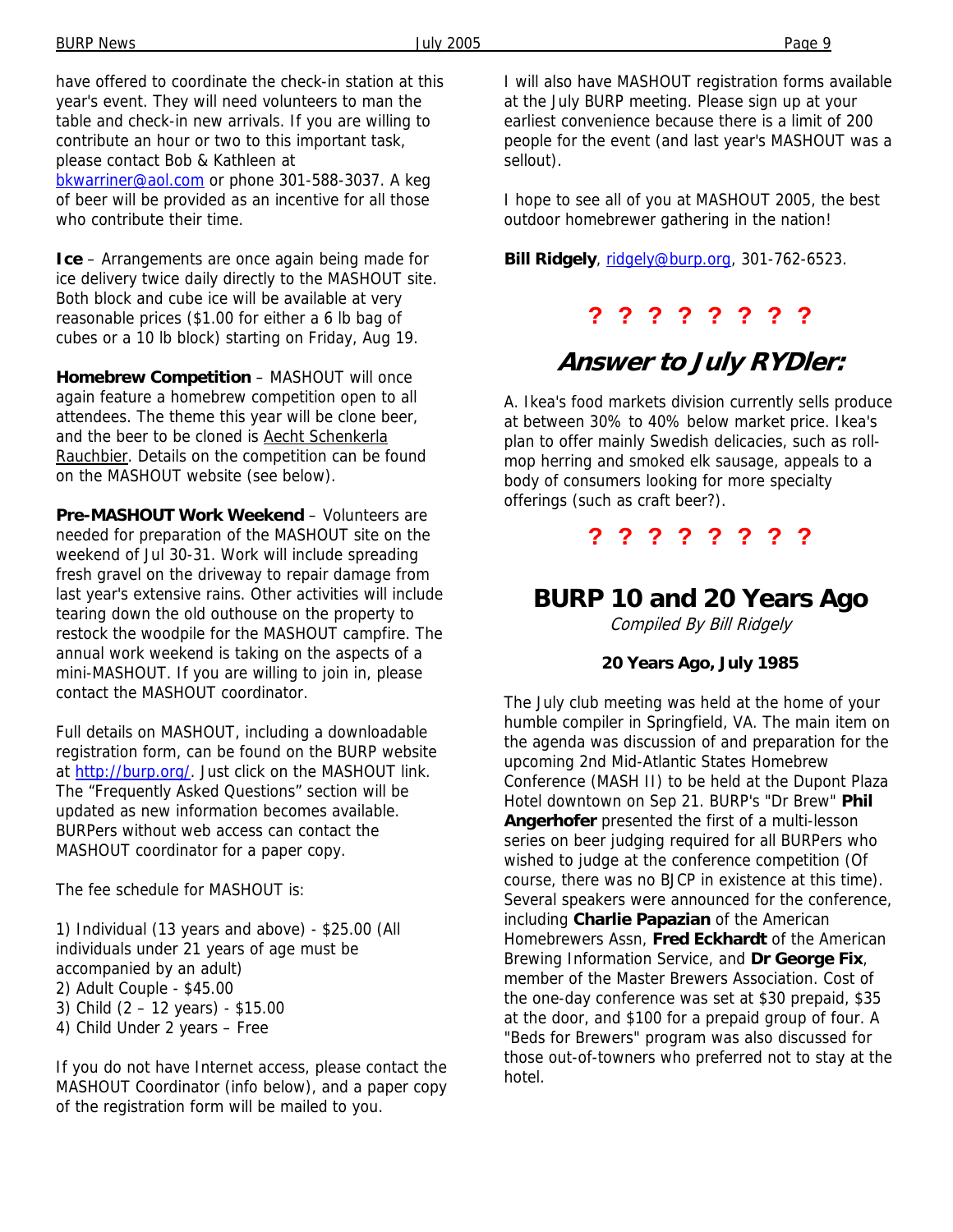### **10 Years Ago, July 1995**

The July BURP meeting and annual Chili Cookoff was held at the home of **Rod Rydlun** in Potomac, MD. And it wasn't just the chili that was hot. The temperature and humidity were the highest anyone can remember for a BURP meeting, with temps approaching the low 100's. On top of all this, members of An Comunn Uisge Beathe, the Scotch Whisky Society, attended the meeting with samples of various single malt Scotches. It wasn't long before high-powered water guns were employed to cool down the crowd, but these were soon deemed ineffective and replaced by a garden hose with a much wider soaking radius. At least the hose kept everyone on their toes. In addition to the chili competition (won by **Clint Sandford** with his "Gen-X Hot Dog Garnishing" chili), there was a wheat beer competition held at the meeting. The 16 entries were divided into two flights and judged by a mix of recognized and novice judges. **A.J. Delange** came away with the top two prizes, taking 2nd place for his Weizen and 1st place for his Witbier.

 The July BURP News was billed as a "Special Double-Wooster Issue", featuring two (count 'em) articles by BURP's prolific book reviewer, **Martin Morse Wooster**. Martin reviewed the 2nd ed. of **Michael Jackson's** Great Beers of Belgium ("a major achievement") as well as **William Mares'** Making Beer ("not a bad book; just an unnecessary one"). BURP President **Polly Goldman** wrote a preview of the upcoming MASHOUT 1995 with good suggestions for all those planning to attend. This, along with a subsequent article on MASHOUT activities which appeared in the next newsletter, served as the basis for the MASHOUT "Frequently Asked Questions" (FAQ) page which has appeared on the MASHOUT website each year since. Finally, two good beer travelogues were featured in the July issue. **Chris Kagy** wrote about his experiences at "America U-Brew" in Philadelphia, one of the first Brew-on-Premise (BOP) facilities in the U.S. Chris produced 13 gallons of a very drinkable porter using dark malt extract and black patent malt. Newsletter editor **Bruce Feist** followed with his report on the "Weinkeller Brewery and Restaurant" in Westmont, IL (suburb of Chicago). The establishment had a twin facility in Berwyn and was so able to produce a wide variety of beers (13 in all) which they shared. The beers Bruce sampled (all favorably reviewed) included an ESB, a doppelbock and a maibock, a Berliner weisse, a dry stout, an IPA, and a Bavarian weizen. He was unfortunately not able to sample the seasonal Kriek lambic (Update – "Weinkeller" closed its doors for good in 2002).



# **BURP Buck\$ – Notes and Figures from the Minister of Prosperity**

By Dan Fapp, Minister of Prosperity

#### **MASHOUT Expenses**

With MASHOUT quickly approaching, I just wanted to take a moment to remind everyone that if you require any funds to cover MASHOUT expenses, please let me know, and I will make arrangements to cover the expense. And, as always, please save your receipts for reimbursement.

#### **Titanium Bottle Openers**

For those of you that have already contacted me to purchase BURP Titanium Bottle Openers ("The last Bottle Opener you will ever need"), I will be bringing the openers to the July meeting for delivery. I will also be brining the remaining openers for anyone still wishing to purchase one. As always, the price is \$8.00 per opener.

#### **Current Financial Position**

| <b>Beginning Balance</b>                | \$12,010 |
|-----------------------------------------|----------|
| Plus: Receipts from new membership fees | \$115    |
| Receipts from membership renewals       | \$710    |
| <b>Bottle-Opener sales</b>              | \$104    |
| Less: Membership expenses               | (\$181)  |
| <b>Ending Balance</b>                   | \$12,758 |